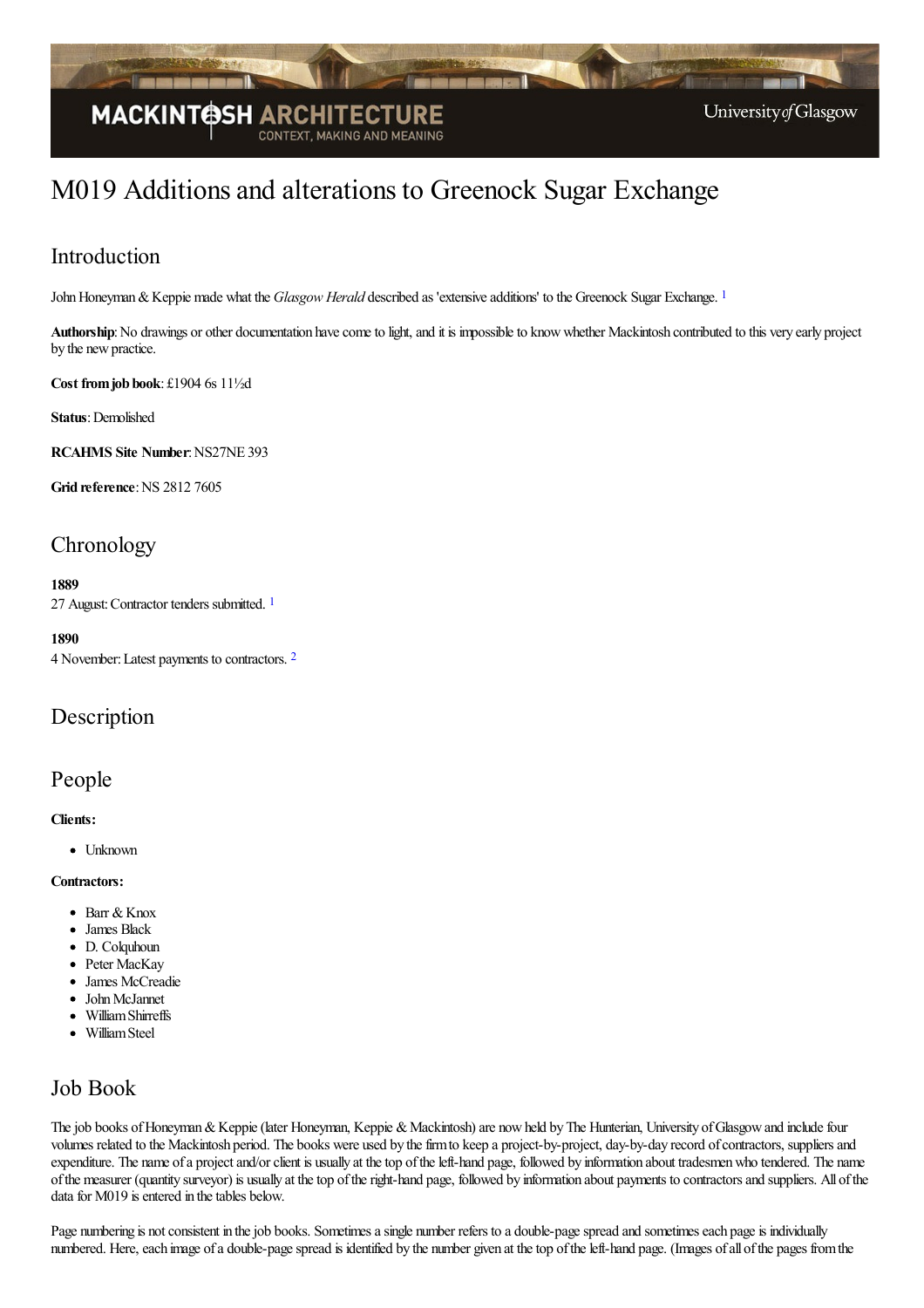The following information about M019 has been extracted from the job books:



#### **Client**: Unknown

#### **Measurer**: Barr & Knox

#### **Tenders**:

| Contractor               | <b>Type</b> | <b>Address</b>      | Date           | Value               | Accepted                     |
|--------------------------|-------------|---------------------|----------------|---------------------|------------------------------|
| Hugh Steel               | mason       | no data in job book | 27 August 1889 | £724 15s 0d         | no                           |
| William Steel            | mason       | no data in job book | 27 August 1889 | £593 0s 0d          | yes<br>(no data in job book) |
| J. & R. Kirk             | mason       | no data in job book | 27 August 1889 | £627 16s            | no                           |
| Guthrie & Co.            | mason       | Glasgow             | 27 August 1889 | £826 12s 11d        | no                           |
| William Kirkwood         | mason       | no data in job book | 27 August 1889 | no data in job book | no                           |
| Thomas Kirkwood          | mason       | no data in job book | 27 August 1889 | no data in job book | no                           |
| R. Aitkenhead & Sons     | mason       | no data in job book | 27 August 1889 | £649 12s 5d         | no                           |
| James Agnew              | joiner      | no data in job book | 27 August 1889 | £590 0s 0d          | no                           |
| Williamson & Gray        | joiner      | no data in job book | 27 August 1889 | £542 0s 0d          | no                           |
| <b>James Black</b>       | joiner      | no data in job book | 27 August 1889 | £525 0s 0d          | yes<br>$(10$ September 1889) |
| Crawford & Fulton        | joiner      | no data in job book | 27 August 1889 | £565 0s 0d          | no                           |
| Guthrie & Co.            | joiner      | Glasgow             | 27 August 1889 | £610 0s 0d          | no                           |
| <b>Thomas Brown</b>      | joiner      | no data in job book | 27 August 1889 | £598 0s 0d          | no                           |
| Austin & Kinnaird        | joiner      | no data in job book | 27 August 1889 | £550 0s 0d          | no                           |
| Smith & McCraig          | joiner      | no data in job book | 27 August 1889 | £550 0s 0d          | no                           |
| G. A. Ramsay             | joiner      | no data in job book | 27 August 1889 | £614 0s 0d          | no                           |
| J. & A. Millar           | joiner      | no data in job book | 27 August 1889 | £544 0s 0d          | no                           |
| Adam Leisk               | slater      | no data in job book | 27 August 1889 | £55 1s 4d           | no                           |
| Peter MacKay             | slater      | no data in job book | 27 August 1889 | £45 14s 11d         | yes<br>(no data in job book) |
| Peter Wright & Son       | slater      | no data in job book | 27 August 1889 | £48 0s 51/2d        | no                           |
| David Phillips           | slater      | no data in job book | 27 August 1889 | £48 4s 0d           | no                           |
| A. & D. MacKay           | slater      | Glasgow             | 27 August 1889 | £64 9s 0d           | no                           |
| David Tosh               | slater      | no data in job book | 27 August 1889 | no data in job book | no                           |
| John McJannet            | plumber     | no data in job book | 27 August 1889 | £86 12s 6d          | yes<br>(no data in job book) |
| James Ingleton           | plumber     | no data in job book | 27 August 1889 | $\pounds100$ 0s Od  | no                           |
| Andrew Fairgrieve & Sons | plumber     | no data in job book | 27 August 1889 | £108 12s 0d         | no                           |
| Crawford & Kerr          | plumber     | no data in job book | 27 August 1889 | £92 19s 8d          | no                           |
| John D. Barclay          | plumber     |                     | 27 August 1889 | £87 18s 1d          | no                           |
| James McLean & Co.       | plumber     | no data in job book | 27 August 1889 | £88 0s 0d           | no                           |
| Quintin Tannock          | plasterer   | no data in job book | 27 August 1889 | £134 15s 5d         | no                           |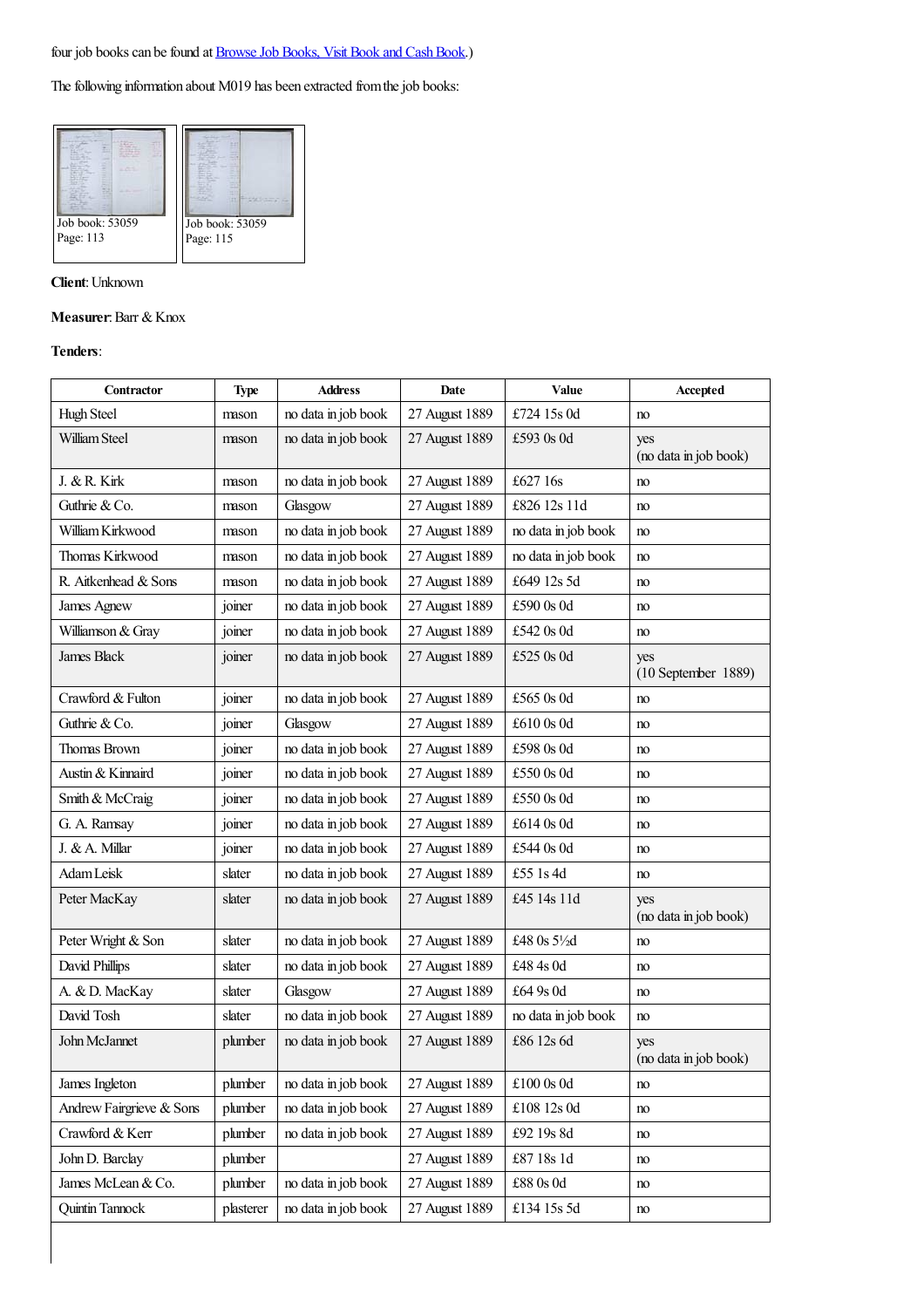| James McCreadie      | plasterer | no data in job book | 27 August 1889 | £113 8s 0d             | yes<br>(no data in job book) |
|----------------------|-----------|---------------------|----------------|------------------------|------------------------------|
| Michael Slaven       | plasterer | Gourock             | 27 August 1889 | £143 15s 8d            |                              |
| James McCue          | plasterer | no data in job book | 27 August 1889 | £119 13s 10d           | no                           |
| John McJannet        | gasfitter | no data in job book | 27 August 1889 | £25 19s 0d             | yes<br>(no data in job book) |
| John Bryden & Sons   | gasfitter | Glasgow             | 27 August 1889 | £27 13s 5d             | no                           |
| William Bryden       | gasfitter | Glasgow             | 27 August 1889 | £30 $0s$ 0d            | no                           |
| James Ingleton       | gasfitter | Glasgow             | 27 August 1889 | £29 11s 2d             | no                           |
| Henry Carson         | gasfitter | no data in job book | 27 August 1889 | £27 0s $3\frac{1}{2}d$ | no                           |
| Hugh Watson          | gasfitter | no data in job book | 27 August 1889 | £25 19s 11d            | no                           |
| Francis Logan & Sons | gasfitter | no data in job book | 27 August 1889 | £26 1s 8d              | no                           |
| William Cameron      | painter   | no data in job book | 27 August 1889 | £105 6s 9d             | no                           |
| George Brown         | painter   | no data in job book | 27 August 1889 | £107 3s 31/2d          | no                           |
| D. Colquhoun         | painter   | no data in job book | 27 August 1889 | £103 19s 10d           | yes<br>(no data in job book) |
| David Leitch         | painter   | no data in job book | 27 August 1889 | no data in job book    | no                           |
| William Melville     | painter   | no data in job book | 27 August 1889 | £114 3s 3d             | no                           |
| R. Mathieson         | painter   | no data in job book | 27 August 1889 | £128 1s 11d            | no                           |
| William Shirreffs    | carving   | no data in job book | 27 August 1889 | £19 12s 0d             | yes<br>(no data in job book) |
| McGilvray & Ferris   | carving   | no data in job book | 27 August 1889 | £28 15s 0d             | no                           |

### **Payments (trades):**

<span id="page-2-0"></span>

| <b>Name</b>       | <b>Type</b> | Payment out sum                                       |  |
|-------------------|-------------|-------------------------------------------------------|--|
| William Steel     | mason       | <b>Payment date: 4 November</b><br>£452 19s 3d        |  |
| James Black       | joiner      | Payment date: 4 November<br>£851 10s 4d               |  |
| Peter MacKay      | slater      | Payment date: 4 November<br>£40 0s $\frac{1}{2}d$ 1   |  |
| John McJannet     | plumber     | Payment date: 4 November<br>£138 5s 1d                |  |
| James McCreadie   | plasterer   | Payment date: 4 November<br>£125 6s $2\frac{1}{2}$ d  |  |
| John McJannet     | gasfitter   | Payment date: 4 November<br>£24 19s 9d                |  |
| D. Colquhoun      | painter     | Payment date: 4 November<br>£223 16s $7\frac{1}{2}$ d |  |
| William Shirreffs | carving     | Payment date: 31 March 1890<br>£27 8s 0d $2$          |  |

#### <span id="page-2-1"></span>**Payments (suppliers):**

| <b>Name</b>   | Service           | <b>Payment date</b> | Payment sum     |
|---------------|-------------------|---------------------|-----------------|
| John McJannet | 'ventilators etc. | 1890<br>March       | 19s 8d<br>ا سان |

**Measurerfee payment**: £58 18s 0d (4 November)

## Documents

# Images